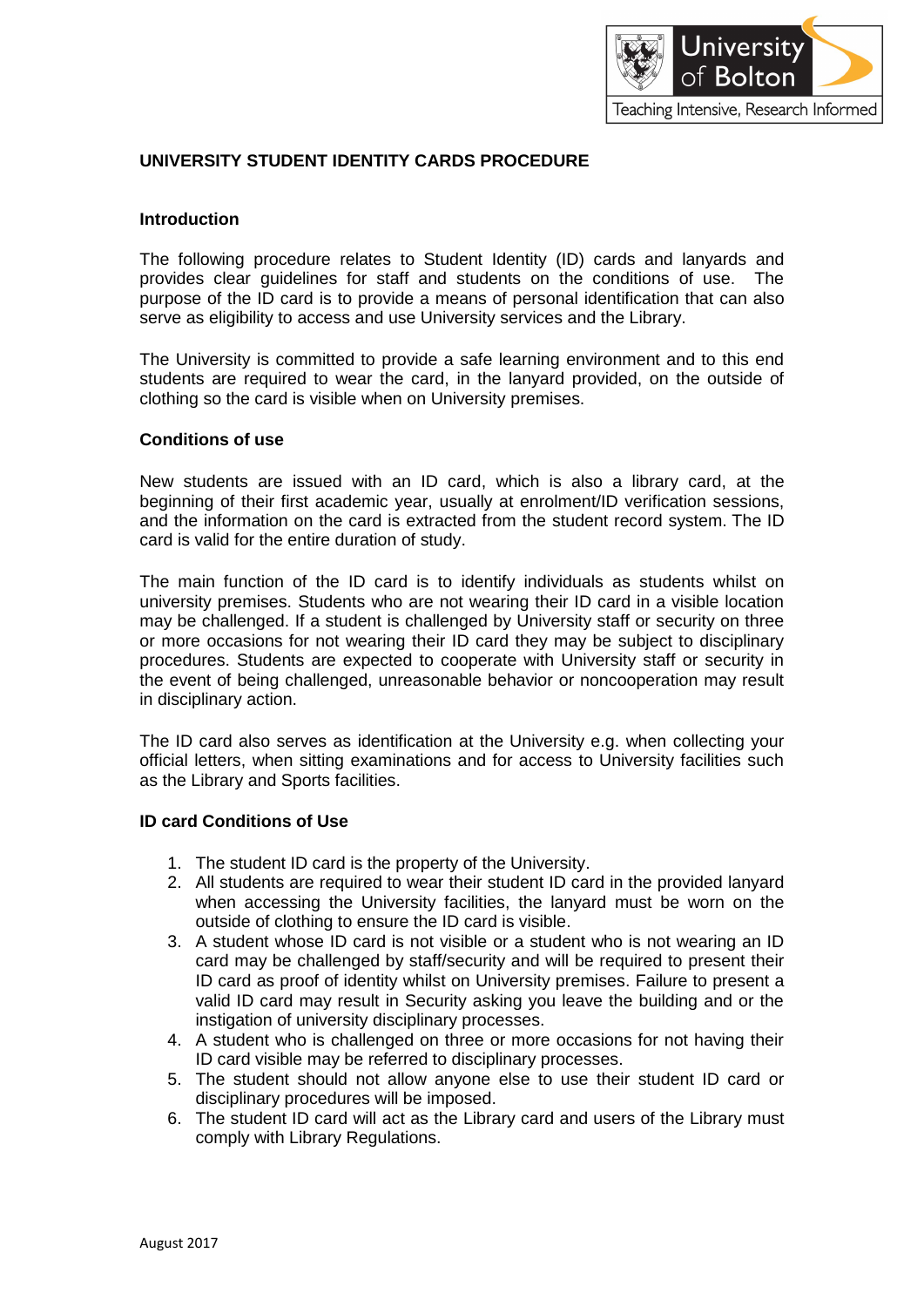- 7. ID cards are mandatory when students attend all University examinations and failure to wear and show a valid ID card could result in the student not being able to sit their exam.
- 8. A student will need to be in possession of their ID card in order to gain access to the Library out of hours, certain rooms on campus, the halls of residence and student carparks.

All students must be in possession of a valid ID card for the duration of their study, if a student leaves the University the student must return the card and lanyard to Student Services. Personal Tutors when conducting exit interviews with a student who is leaving the University are encouraged to remind the student to return their ID card to Student Services. At the beginning of term, there may be a slight delay between enrolment and the student details appearing on the Library computer.

### **Religious observance**

Female students who wear a veil or headscarf may be expected to remove their veil/headscarf in order to have their photograph taken for an ID card. Such issues will be dealt with in a sensitive manner with a full discussion taking place with the student. In all cases a female member of staff will take the photograph, if a female member of staff is not available at the time of the photograph a suitable appointment will be arranged with the student.

All students will be required to remove any caps or hats for the ID card photo along with any sunglasses or items which obscure the face that are not worn due to a religious belief.

#### **Distance learning students**

Distance learning students are supplied with information, as part of their online enrolment instructions that explains how to supply an appropriate image for their ID card via the University Photo Upload system. If this is not possible we can accept a standard passport-style photograph sent by email to [studentadvisers@bolton.ac.uk](mailto:studentadvisers@bolton.ac.uk) in jpeg format, or by post to: Student Services, Student Centre, Chancellor's Mall, Deane Road, Bolton, BL3 5AB. The name of the student and the student number should be written in ink on the back of the photograph. Any unsuitable photographs will not be accepted and will be returned to the Student or the School Office.

The photograph should be:

- in colour
- taken against a light background so that a student's features are clearly distinguishable against the background
- full face without sunglasses and normally without any head covering

All photographs should be forwarded by the student or School Office to the Student Advisors in Student Services.

#### **Card and Lanyard Replacement**

In the event that an ID card and or Lanyard is **lost or stolen**, it is the responsibility of the student to notify Student Services and the Library. Lost cards are frequently handed in to Student Services and we will return this to the card holder. In order to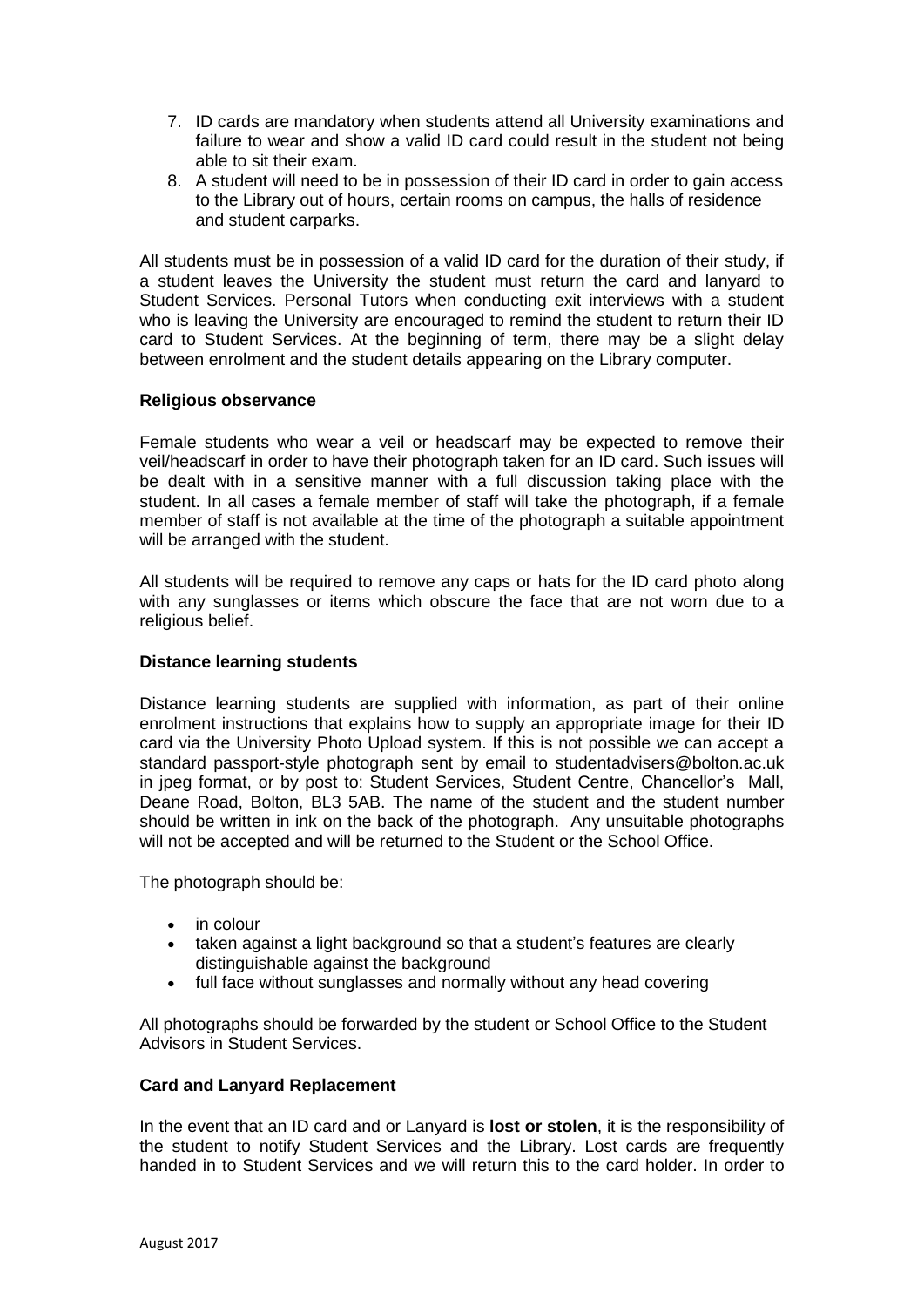cover administration costs, a card replacement fee of £10.00 is charged to replace lost or damaged cards and a fee of £5 is payable for replacement lanyards. Students are asked to pay the fee/s at Financial Services then bring their payment receipt to Student Services who will then produce a new ID card and or issue a replacement lanyard.

If a student ID card is damaged a card replacement fee of £10 is charged, unless it is deemed fair wear and tear due to the age of the card. The student must bring their damaged card with them and exchange it for their new card, paying the card replacement fee where applicable. If a student is unable to do this then they will be charged the £10.00 card replacement fee.

In cases where the ID card has been stolen, the card replacement fee is waived providing the student has reported the theft to the Police **and** produces a crime reference number from the Police at the time of requesting a new ID card/lanyard.

### **Student Identity cards and examinations**

All students are required to display their Student ID Card at formal examinations and write their student number on the front of any answer booklet. . Students may not be able to sit the examination if they fail to bring their Student ID card with them. If a student does not have their ID card they should obtain a replacement card from Student Services before sitting an examination. The card replacement fee of £10 will apply for an ID card and £5 for a Lanyard. Temporary cards cannot be issued. Invigilators will not accept a passport or driving licence as alternative forms of ID for the purpose of the examination.

Female students who wear a veil or headscarf may be expected to remove their veil/headscarf before sitting their examination in order to have their identification verified. In these cases, a female member of staff will check the identification of the student in a private room prior to sitting the examination. If a female member of staff is not available at the examination the invigilator should, where they deem it necessary, ask Student Services to arrange a female member of staff to attend in order to confirm the student's identity.

## **Change of Programme of study**

If a student transfers onto a new programme of study the ID card will remain valid and a replacement card is not required.

## **Student Withdrawal & Interruption of study**

If a student temporarily interrupts their study the student should retain their ID card.

If a student withdraws from their course on a permanent basis he/she must hand their ID card and lanyard to Student Services; their Library and computing services account will then be automatically closed. Personal Tutors in exit interviews should encourage students withdrawing from the University to return their ID card to Student Services.